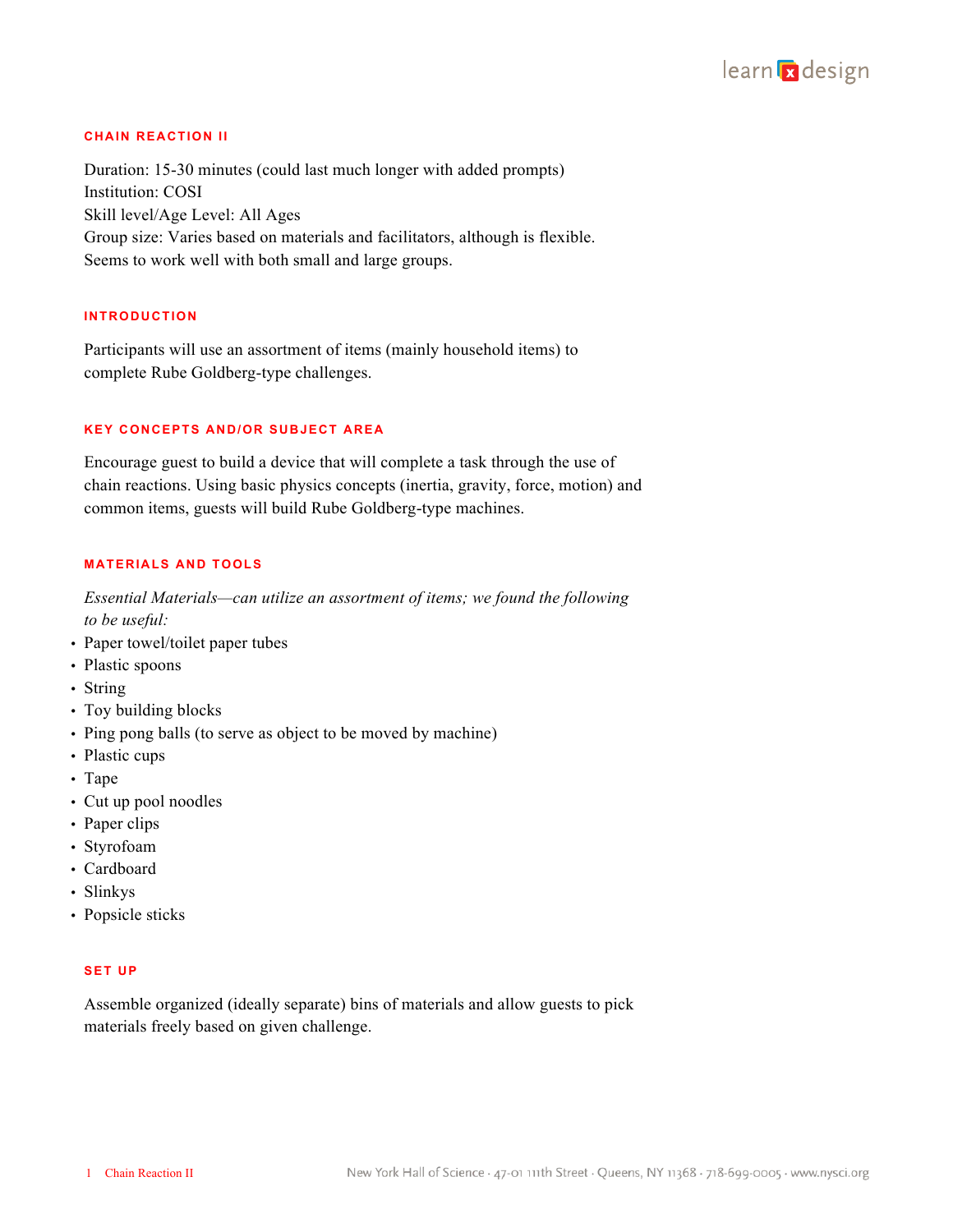

#### **HOW TO OR STEP-BY-STEP**

- 1. When guests enter space, show them the bings of materials with which they can work; organization is helpful
- 2. Provide guests with a prompt. Can be a variety of things, such as:
	- a. Can you build a device that moves a ping-pong ball from the floor to a table?
	- b. Can you build a device that allows a ping-pong ball to end where it stops (guest usually move it in a circle, but sometimes back and forth like a swing)?
	- c. Can you build a device that will launch a ping-pong ball into the air?

#### **FACILITATION TIPS**

- Materials front and center engaged guests. When we arranged materials out of the way in the back, we had to work harder to generate interest in the activity.
- We started with a lot of K'nex pieces available, and while they were popular, it seemed many guests spent the majority of their time experimenting with how they could fit the pieces together. We later switched to more familiar materials, i.e. wood blocks, cardboard, foam pieces, and sting. Guests seemed more engaged in designing a chain reaction component when they were presented with materials that could be used together in intuitive ways, unlike the more modular K'nex.
- Groups found it beneficial to start off on their own, exploring the materials and forming a plan for one component in the Chain Reaction sequence. They came together and worked collaboratively to combine all the elements to complete the challenge.
- Our space had several large round tables, so we adapted some of the prompts to fit the area. One example was challenging participants to get their chain of reactions to encircle the table and return to where it started. We also challenged groups to bridge the gap between tables to continue the chain on another table.

# *Why this experience?*

• This experiment will be a perfect fit for design based learning because it: (1) is open ended (2) works well with both small and large groups (3) requires minimal consumables (depending on how they're used) (4) encourages collaboration

### **GENERAL FACILITATION TIPS**

- 1. Clean up:
	- a. Return all materials to their bins and boxes